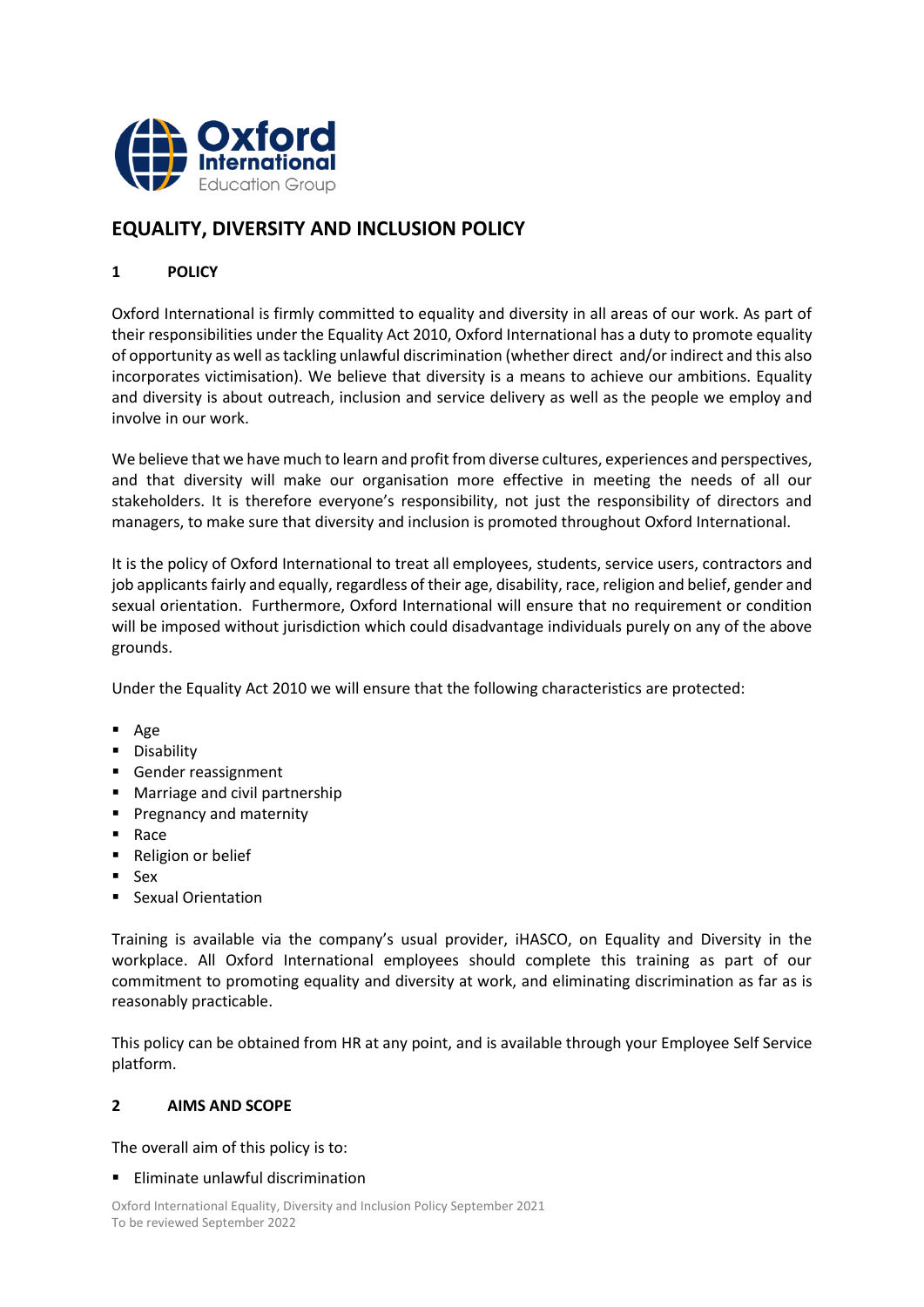- Ensure that we treat all individuals fairly, with dignity and respect
- Promote equality of opportunity
- Promote equality of access
- Provide a safe, supportive and welcoming environment for staff, contractors, volunteers, service users and visitors.
- Integrate our values into our work

This policy applies to every employee, prospective employee, student, contractor, volunteer, service user or supplier connected with Oxford International.

This policy forms part of the formal contract of employment for employees and Oxford International. All members of the organisation must abide by this policy - albeit that those in senior or managerial positions or with specific responsibilities for recruitment, selection, training, appraisal and promotion should be especially mindful of the policy. Any failure to comply could result in disciplinary proceedings.

## **3 RESPONSIBILITIES**

The Chief Executive Officer and senior management team has lead responsibility for promoting and ensuring compliance with this policy.

Directors and all employees with managerial or supervisory responsibility, have responsibility for implementing, monitoring and promoting this policy within the workplace.

All employees have a responsibility to work to the policy in all areas of their work, individually and collectively. Employees must make sure they do not:

- Discriminate against anyone
- Persuade or pressure another employee to discriminate
- Harass, bully or abuse other employees or the public for any reason
- Condone harassment

If anyone witnesses a discriminatory incident at work, they have a duty of care to others to challenge such behaviour and practice.

If an employee does not follow these and other requirements of this policy, it will be dealt with under the Disciplinary Procedure.

#### **4 EQUALITY AND DIVERSITY AT WORK**

All organisation policies and benefits are designed to promote equal opportunity and protection for all employees, contractors and volunteers. In order to ensure that equality underpins all aspects of our employment policies, procedures and practices, we will, as far as is reasonably practicable:

- a) not unfairly discriminate against any job applicant or employee and, when recruiting, only consider factors which are relevant to someone's ability to perform the job well
- b) aim to create a workforce that is as diverse as the community we serve
- c) treat all employees and job applicants fairly in relation to all our employment policies and procedures and meet any reasonable and appropriate additional needs they may have
- d) value and respect the identities and cultures of our employees, volunteers, contractors and service users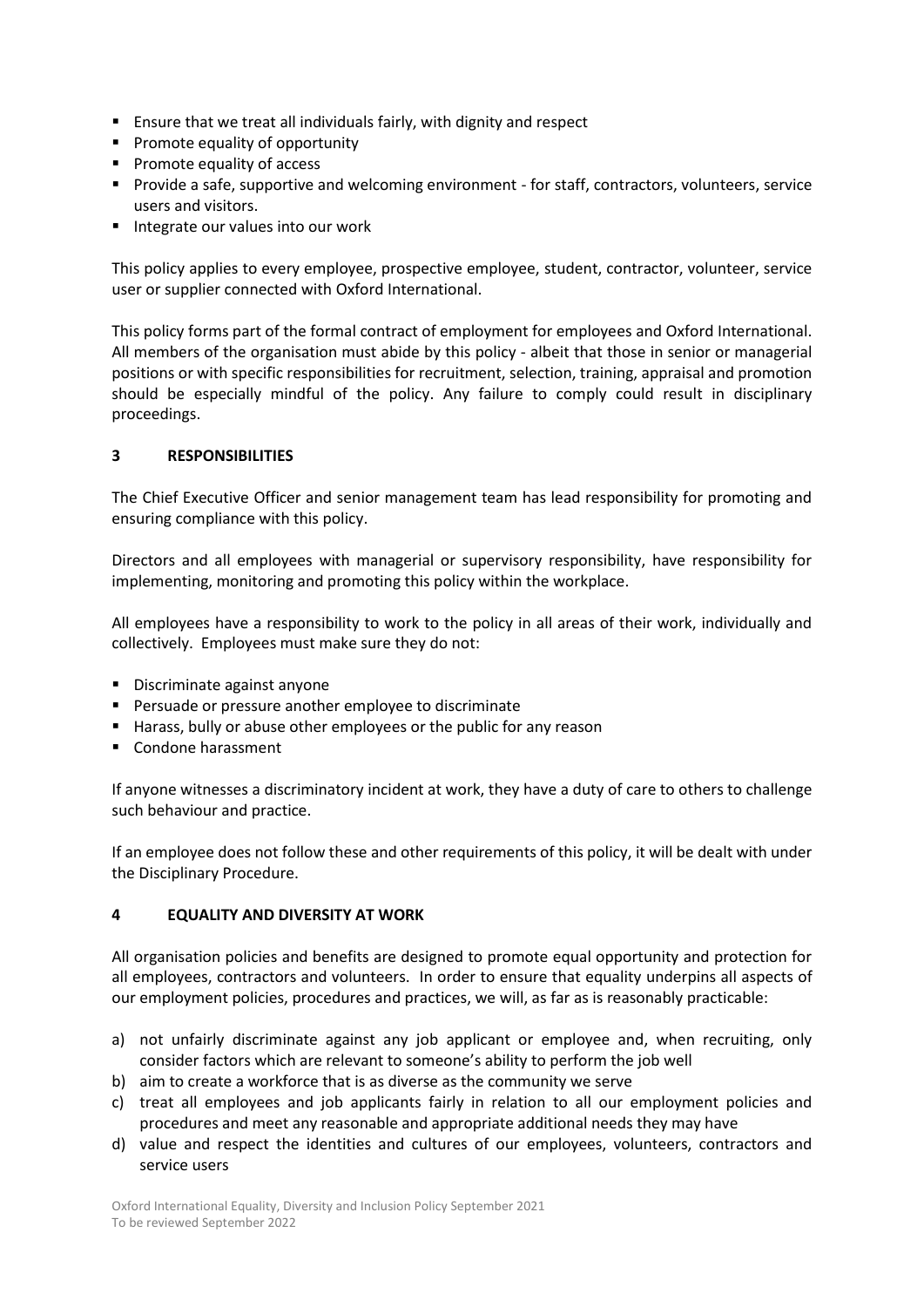- e) work towards a workplace that is free from discrimination, bullying and harassment and will act promptly on any complaints of discrimination, bullying, harassment or victimisation
- f) provide a safe working environment
- g) make the workplace, and information about work, as accessible as we can for all our employees
- h) give our employees clear information about job selection and training and encourage all employees to reach their full potential
- i) make sure that we work according to the relevant employment legislation and statutory codes of practice
- j) continue to develop good practice employment policies and procedures over and above those required by legislation
- k) apply this Equality and Diversity Policy through the organisation's recruitment and selection process, training programmes, grievance procedures and all other employment policies
- l) give employees and job applicants access to complaint procedures if they feel unfairly treated

## **5 COMMITMENT TO SERVICE USERS**

Service users and potential service users can expect Oxford International to aim to:

- Design and deliver appropriate, accessible and effective services to all members of the community
- Work in partnership with others to promote equality and diversity
- Make sure that we provide services that comply with relevant legislation and statutory codes of practice
- Continue to develop good practice policies and procedures over and above that required by legislation
- Act promptly if we receive any complaints about the way we provide services
- Ensure complaints of anti-discriminatory practice are taken seriously and dealt with in line with the organisation's complaints policy.

### **6 EMPLOYMENT PRACTICES**

All employees have a personal responsibility to adhere to the principles of equal opportunity and maintaining harmony. Oxford International will actively promote equal opportunities in all our operations to ensure that individuals receive treatment that is fair and equitable and consistent with their relevant aptitudes, potential skills and abilities. Employees will be recruited and selected, promoted and trained on the basis of objective criteria. Sexual, racial and other forms of discrimination and/or harassment will not be tolerated and Oxford International will treat unfair discriminatory conduct by any employee as a disciplinary offence.

#### **6.1 Recruitment**

Recruitment is carried out on the sole basis of the applicant's abilities and suitability for the job. Gender, race, colour, religion, sexual orientation, nationality, ethnic or national origin will not justify the non-recruitment of an applicant.

No applicant will be considered unsuitable for appointment, or less suitable than another applicant, on grounds of gender, race, colour, religion, sexual orientation and age.

Any job vacancies that are advertised internally or externally (for example via agencies or in the written press) will carry an equal opportunities statement.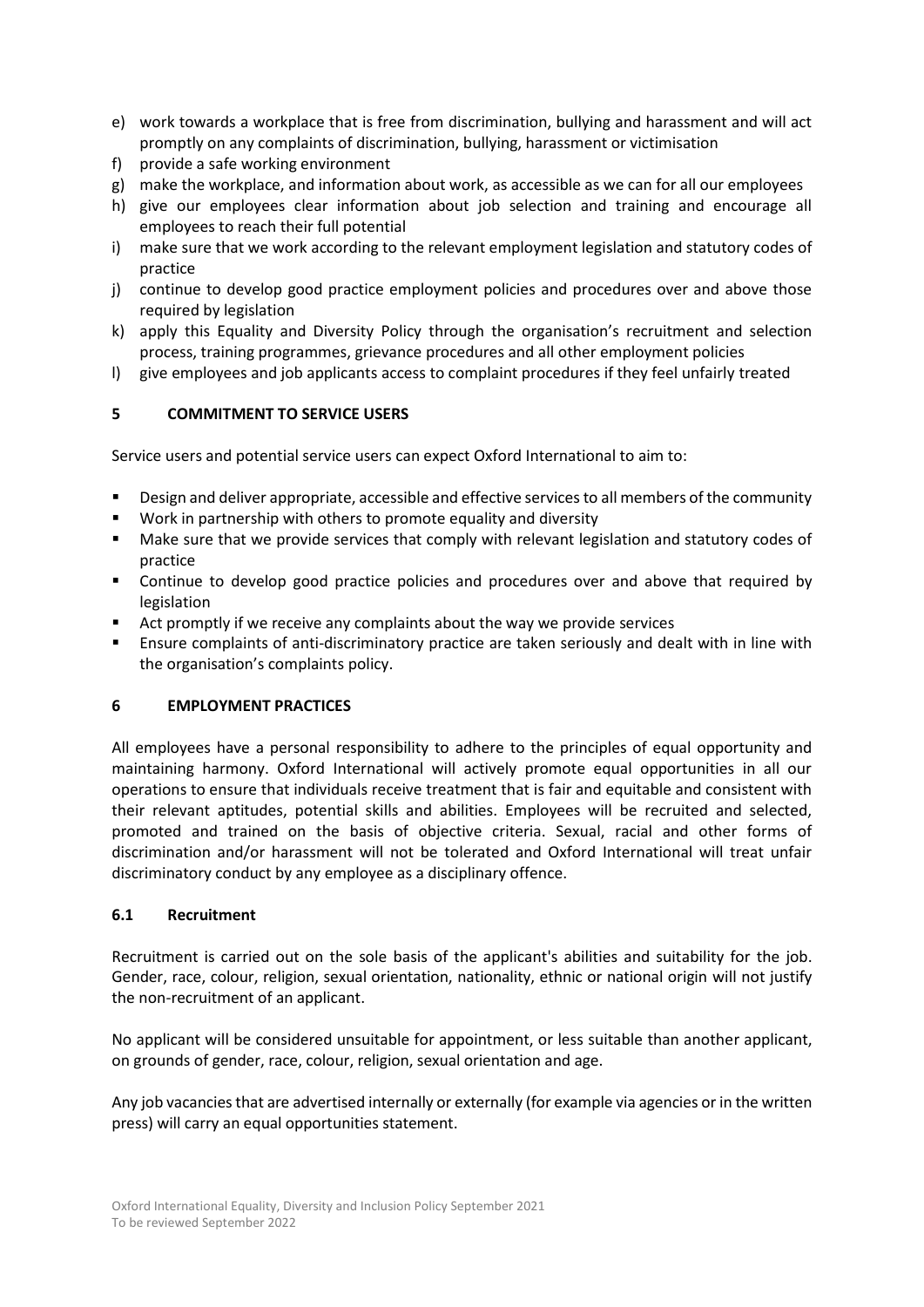Oxford International will not discriminate against anyone who has a spent conviction under the Rehabilitation of Offenders Act 1974. Having a criminal record will not necessarily bar an applicant from working or using services provided by Oxford International. This will depend on the nature employment and the circumstances and background of an applicant's offence(s).

## **6.2 Harassment at work**

Harassment is unsolicited and unwelcome workplace behaviour that adversely affects the dignity of the recipient. Where such behaviour is motivated by gender, sexual orientation, marital status, race, colour, national or ethnic origin, nationality, age or disability it also amounts to infringement of equality and diversity policy.

Oxford International is committed to ensuring that no harassment or victimisation at work, whatever the motivation, is overlooked or condoned. Such behaviour can range from extreme forms such as violence or bullying to less obvious actions like practical jokes and ridiculing colleagues or subordinates.

Conduct becomes harassment if it persists after the recipient has made clear that it is regarded as offensive, although a single offensive act can amount to harassment if it is so serious as to be obviously offensive towards the recipient.

Any form of harassment is a potential disciplinary matter and will be dealt with under Oxford International's disciplinary process and procedures.

## **6.3 Pay**

Men and women are entitled to be paid equally without any bias on the grounds of sex.

All reasonable steps will be taken to ensure that male and female employees receive equal pay for the same work and for work rated as equivalent and for work of equal value.

# **6.4 Age discrimination**

The Equality Act 2010 includes provisions that ban age discrimination against adults in the provision of services and public functions. The ban came into force on 1 October 2012 and it is now unlawful to discriminate on the basis of age unless:

- the practice is covered by an exception from the ban
- good reason can be shown for the differential treatment ('objective justification')

Discrimination or harassment on grounds of age by employers is prohibited in the areas of recruitment, promotion and training. There can be direct and indirect age discrimination.

It is unlawful for an employer to discriminate against a person in the arrangements made for the purpose of determining to whom employment should be offered; in the terms on which that person is offered employment; and by refusing to offer, or deliberately not offering, employment.

Similarly, it is unlawful for an employer to discriminate against that person in the terms of employment; in the opportunities for promotion, a transfer, training, or receiving any other benefit; by refusing or deliberately not affording that person any such opportunity; or by dismissing or subjecting that person to any other detriment.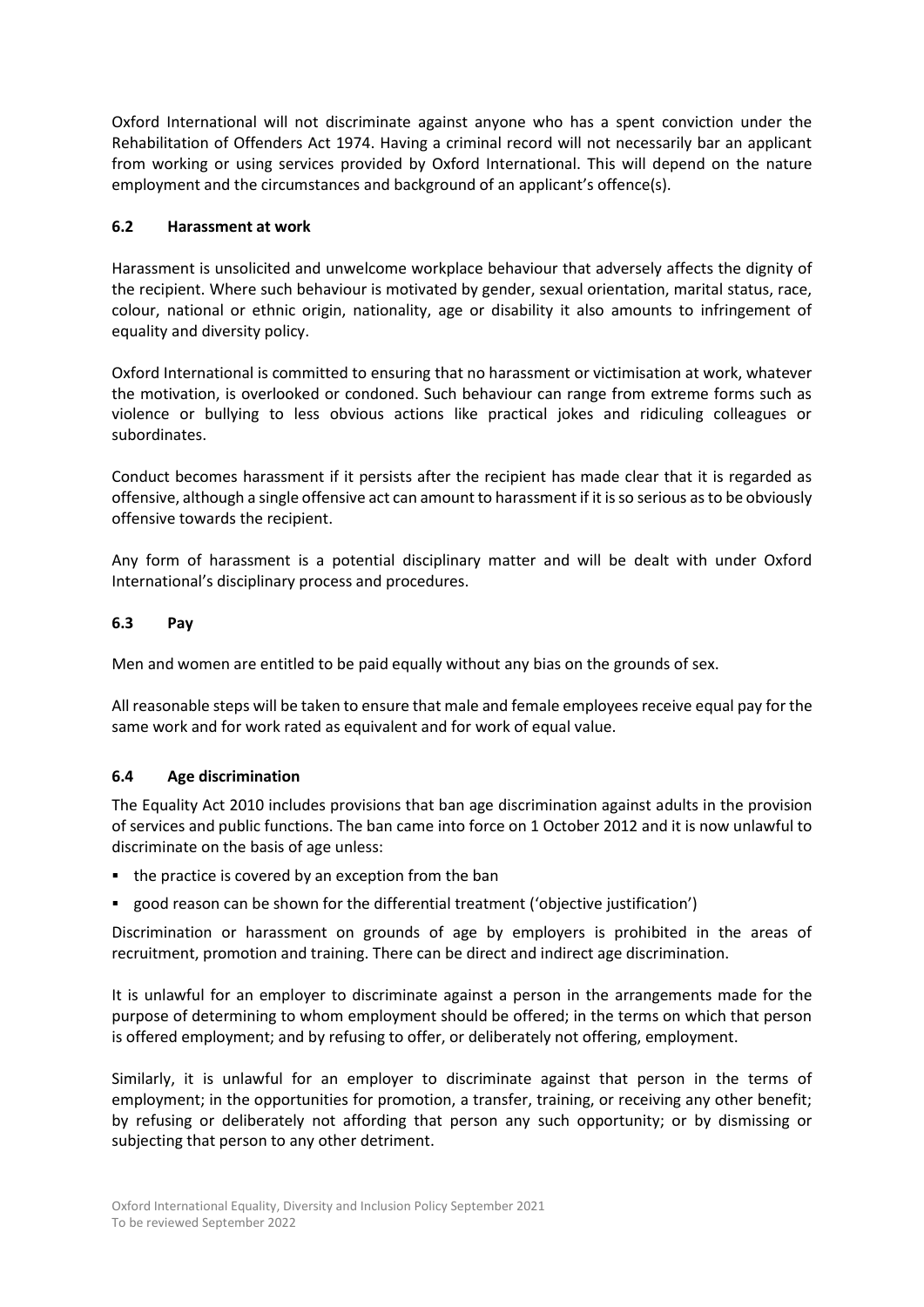There are certain circumstances when some of the Regulations may not apply in relation to genuine occupational requirements of employment.

## **6.5 Disability Discrimination**

### **6.5.1 Introduction**

The law prevents discrimination against disabled people at work. Oxford International has set out our policy on disability for the guidance of all employees, subcontractors and clients and to ensure that we comply with our legal responsibilities to disabled people.

Any employee who believes that he or she has been unfairly discriminated against because of a disability or for reasons related to their having a disability can use the grievance procedure.

Disciplinary action will be taken against any employee who is found to have committed an act of discrimination against someone who has a disability. This includes treating them less favourably because of their disability or for a reason related to it; harassment or victimisation or failing to make reasonable adjustments to prevent a disabled person being placed at a substantial disadvantage at work.

Serious breaches of policy will be taken as gross misconduct.

## **6.5.2 Recruitment**

Recruitment is carried out on the sole basis of the applicant's abilities and suitability for the job. A disability will not of itself justify the non-recruitment of an applicant. Reasonable adjustments to the application procedures will be made as required to ensure that applicants are not disadvantaged because of disability.

No applicant will be considered unsuitable for appointment, or less suitable than another applicant, unless full consideration has been given as to whether a reasonable adjustment can be made to overcome any effect of his or her disability upon his or her suitability.

#### **6.5.3 Induction**

When a disabled employee commences employment Oxford International will, in consultation with the disabled employee, ensure that such reasonable adjustments are made as required to enable him, or her, to work safely and effectively and to secure equal access to the benefits of employment.

Where Oxford International does not have the relevant expertise to resolve the problem we will, where required, consult an outside specialist.

# **6.5.4 Training and development**

Oxford International recognises that all employees have equal rights to training, promotion, and other aspects of career development based purely on their abilities. Promotion and training will be made accessible to disabled employees by such adjustments as are reasonable.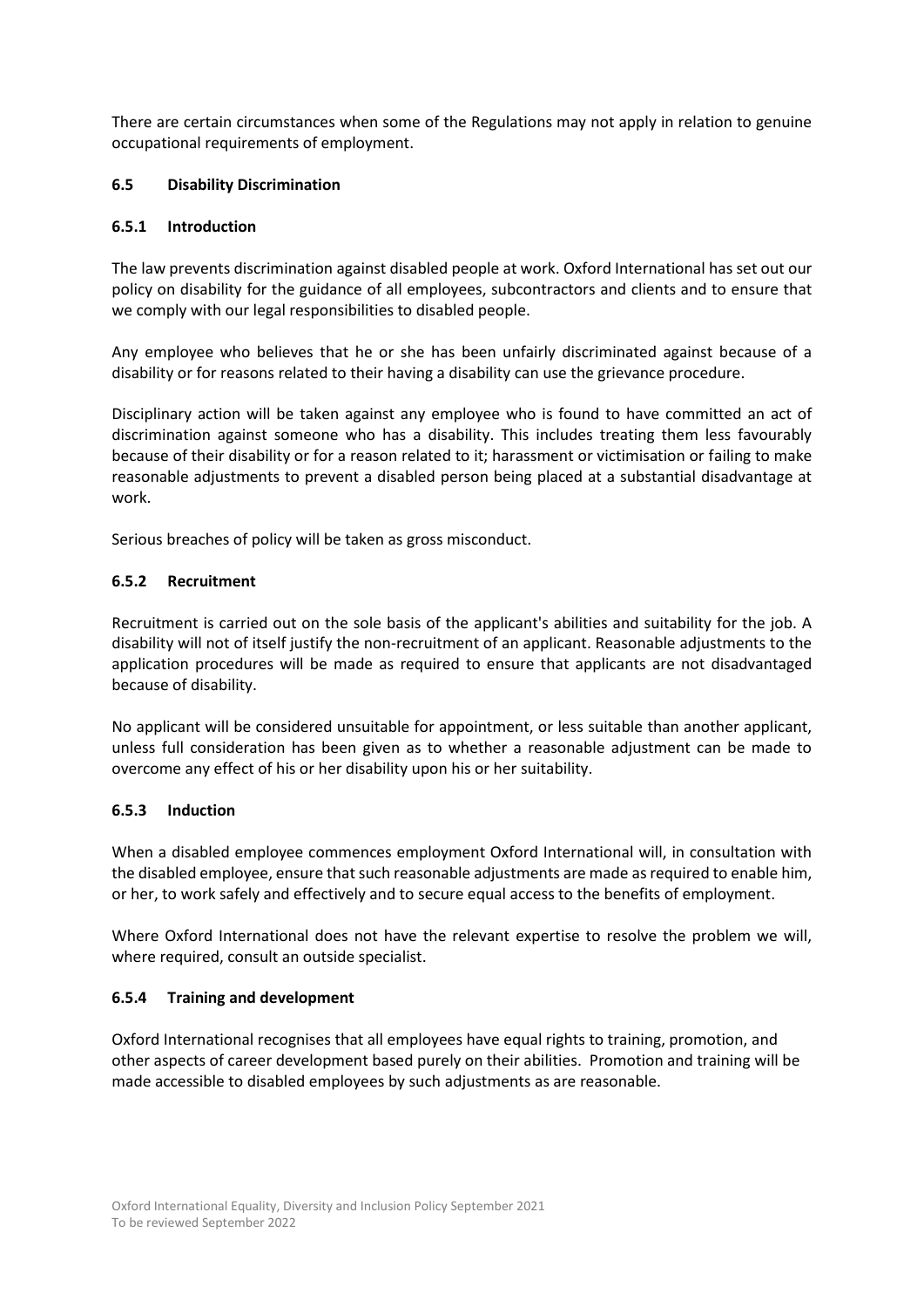## **6.5.5 Benefits**

Disabled employees have equal access to all benefits and facilities and reasonable adjustments will be made where necessary.

### **6.5.6 Harassment**

Harassment of disabled employees, clients or suppliers will be a disciplinary offence and may constitute gross misconduct. Any unwanted conduct that violates a disabled person's dignity or creates an intimidating hostile, degrading, humiliating or offensive environment for him or her is illegal.

## **6.5.7 Retention**

As part of our commitment to equal opportunities for disabled people Oxford International will ensure that all reasonable measures are taken to retain disabled employees in employment.

Oxford International will make such adjustments as are reasonable to enable a disabled employee to carry out his or her duties. This will include, but is not limited to, consideration of the provision of specialist equipment, job re-design, re-training, flexible hours, remote working and/or re-deployment.

## **6.5.8 Adjustments**

The prime responsibility for arranging the appropriate adjustment will lie with the line manager who will at all times consult with the employee concerned, whose agreement will be sought. The expertise of the disabled person concerning his or her own disability will be recognised. Where required an outside specialist may be consulted. Once an adjustment has been made it may need to be reviewed at agreed intervals to assess its continuing effectiveness.

#### **6.5.9 Action Plan – Removal of Barriers**

An action plan will be drawn up in consultation with the employee indicating which actions will be taken over a certain period of time to remove barriers to disabled people from the working environment and who has responsibility for various aspects of the plan and how it will be monitored.

The plan will address physical access to the premises, access to benefits of employment, terms and conditions of employment, recruitment and arrangements for recruitment, performance assessment, promotion and retention.

#### **6.6 Racial Discrimination**

Racial harassment is a particular form of harassment. It is conduct at work directed towards an employee by another employee or group of employees which is of a racial nature, or which is based on a person's race, colour or origins, and which is regarded as unwelcome or offensive to the recipient.

The following are examples that illustrate the sort of conduct that may be treated as racial harassment:

- Jokes about race.
- Offensive names used.
- References to people by offensive racist descriptions.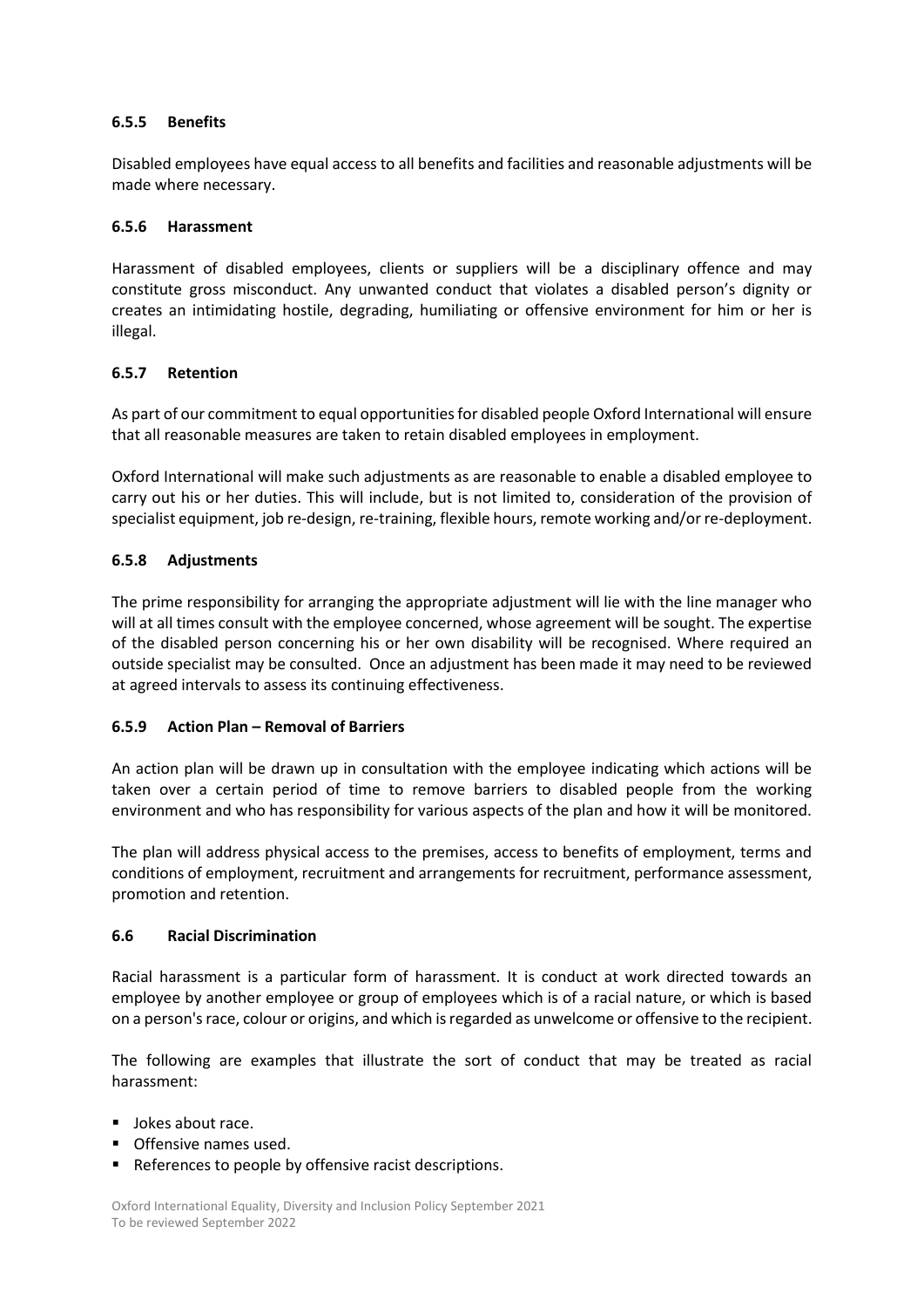- Verbal or physical abuse because of a person's race or colour.
- Detrimental behaviour because of a person's race.
- Denial of opportunity because of race.

This policy applies to verbal and physical actions as well as any other form of communication including electronic communication such as text messages, emails, and faxes as well as written communications.

If any employee, service user, tenant, volunteer or supplier believes they are the subject of harassment they should make a formal complaint. Depending on the seriousness of the allegation, the alleged harasser may be suspended on full pay while the matter is being investigated under our disciplinary procedures.

The aim throughout is to resolve the complaint of harassment sensitively, impartially, effectively and quickly.

Complaints may, where appropriate, be made under the Oxford International Grievance Procedure or through the Complaints Procedure.

#### **7 TRAINING AND DEVELOPMENT**

Oxford International is committed to a process of Continuous Professional Development (CPD) for all employees and will train, develop and promote on the basis of merit and ability only, and will encourage employees and applicants from regardless of gender, sex, sexual orientation, race, religion and disability.

#### **8 COMPLAINTS PROCEDURE**

Oxford International wants to promote a 'Speak Up' culture so that everyone has the confidence to tell someone in authority if they feel that they have been unfairly treated and have the confidence that they will be listened to and their complaints dealt with properly. In particular complaints are to be dealt with quickly, at the lowest appropriate level and sensitively. All complaints are to be recorded and the details reported accurately in accordance with extant policy, and the outcome of any procedure must remedy the situation.

Any service user who wishes to raise complaint can do so under Oxford International's Complaints policy and to make sure that complaints are routinely recorded and each is fully investigated. All staff should expect to be treated with dignity and respect whilst at work, and have an equal responsibility to treat their colleagues similarly. Any employee who feels they have not been treated in accordance with this policy is entitled to raise the matter through the Company Grievance Procedure or the Whistleblowing Policy. All complaints will be dealt with seriously, promptly and confidentially. If a member of staff is found to have breached the Equality and Diversity Policy they may be subject to disciplinary action under the Company Disciplinary Procedure, which could result in dismissal.

Anyone wishing to raise a concern should write t[o youmatter@oxfordinternational.com.](mailto:youmatter@oxfordinternational.com) Oxford International has also partnered with NAVEX Global, an independent whistleblowing platform. Reports can be made to NAVEX anonymously by visiting[: oxfordinternational.ethicspoint.com](https://linkprotect.cudasvc.com/url?a=https%3a%2f%2foxfordinternational.ethicspoint.com&c=E,1,49HToMApqJ6bl1t1buTyTTJmYgJWIEeTEiI2el49WQFaw2FdOdWW-ekRhRmmeSVHPOCP5Q1GEBkYKOJY4qBJjcoYjTS23U5DNt7zT4abLnQg-rnIXSfGuO9W&typo=1&ancr_add=1)

Or phoning 0-800-89-0011 and at the prompt calling 833-604-0808

### **9 MONITORING AND IMPLEMENTATION**